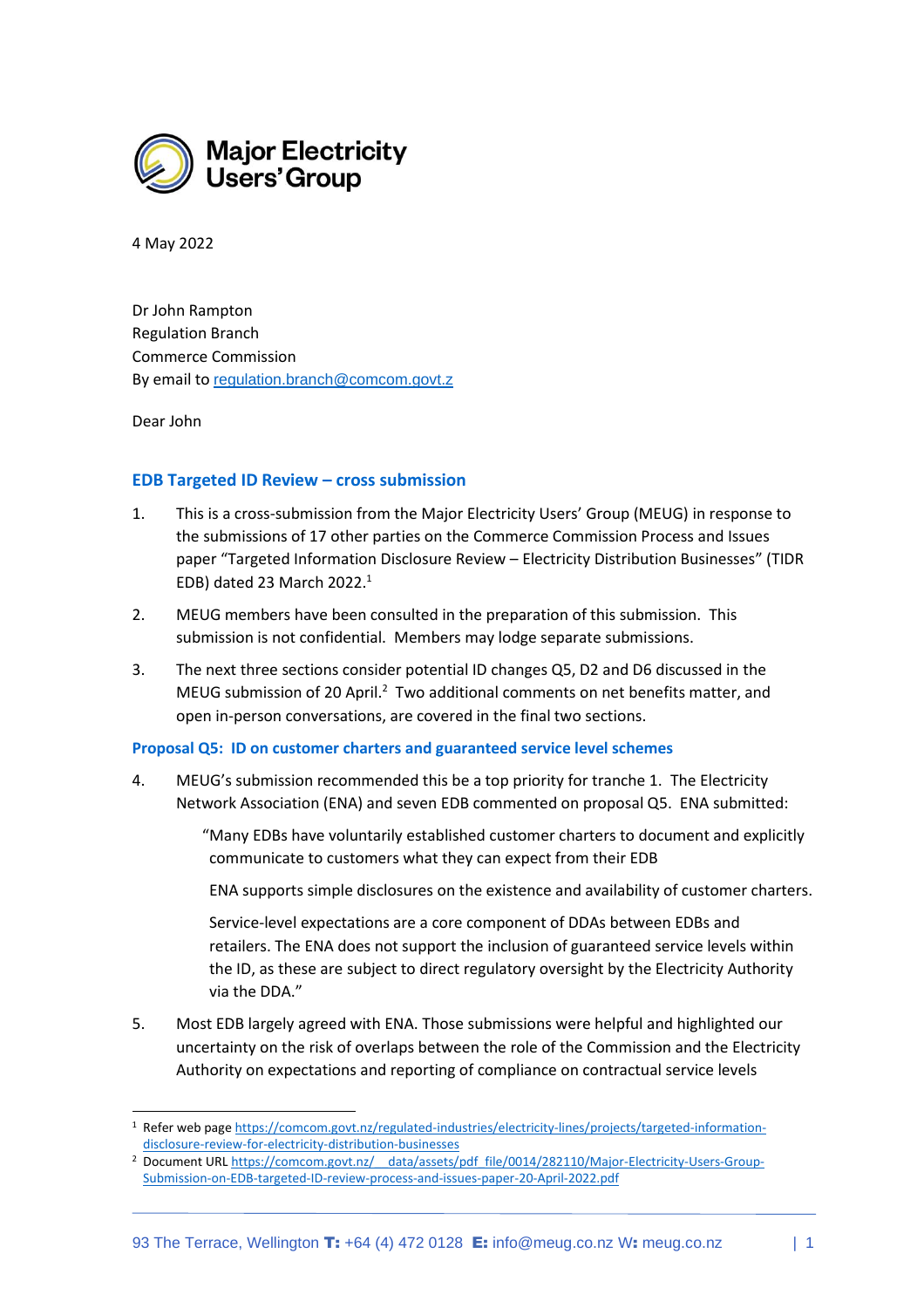between EDB, EDB customers and end consumers. MEUG therefore supports the view of ENA.

6. Proposal Q5 is not trivial and will, as noted above, require careful consideration of outcomes within the Commission or EA remit and testing with interested parties. We therefore continue to view consideration of proposal Q5 as important but realistically should be considered in tranche 2.

# **Proposal D2: Magnitude and effect of new net zero emission or new technology loads**

7. MEUG's submission recommended this be changed from tranche 1 to tranche 2 as it's complex and the proposal needs to be tested more. Ten other parties submitted on this proposal. There was a general, though not universally agreed, theme that aligned with MEUG's view as summarised, for example, by Vector that categorised this proposal in the "needs further work/guidance" category noting:

> "Whilst we have modelling in place to better understand how electricity loads will affect our networks, these movements will primarily come from our customers and this poses a few questions around the disclosure of such information:

- (1) Confidentiality
- (2) In a given area customers may not all be ready at once
- (3) Plans change"<sup>3</sup>
- 8. After considering other submissions, MEUG's original submission stands.

## **Proposal D6: Standardising price components to improve ID quality**

9. MEUG's submission recommended this be changed from tranche 2 to tranche 1 given the criticality of unambiguous price transparency and comparability for network users to make good use and investment decisions. MEUG's view that those outcomes remain critical for consumers is unchanged. Eight other parties made submissions on proposal D6. Those submissions ranged opposing the proposal, suggesting this was within the remit of the EA rather than the Commission, to others such as Wellington Electricity noting "support but may be some practical challenges." After considering this wide range of submissions, MEUG retracts our original submission that proposal D6 be fast tracked to tranche 1. Clarity is needed first on whether this work falls within the scope of the Commission's ID regime or the remit of the EA.

## **Additional comment #1: Net benefits matter for proposed ID changes**

10. MEUG agrees with the submissions by ENA:

"In assessing any changes to the IDs, there is one core question the Commission must keep at front of mind — would the proposed change deliver a net benefit when the cost of collation, audit and reporting is compared with benefits in achieving the purpose of Part 4?" 4

<sup>4</sup> ENA, p5.



<sup>3</sup> Vector, p7.